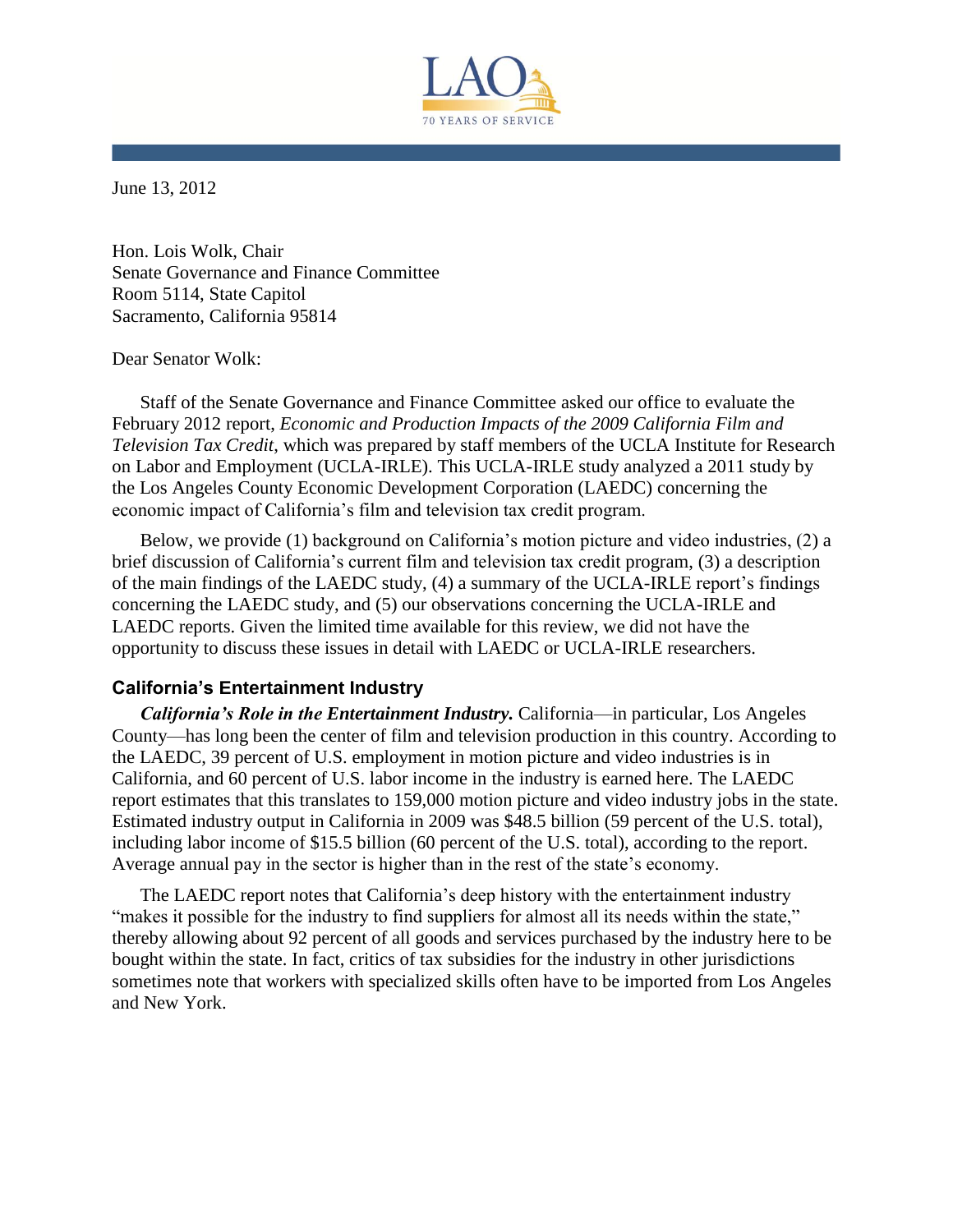"Runaway Productions" and Trends in California Production Activity. In recent decades, the film and television industry has expanded its activity and infrastructure in other states and international locations. Other states and countries have, among other things, implemented sometimes-generous tax expenditure programs to encourage the development of local film production industries. At times, favorable exchange rates can incentivize international production activity, and comparatively high labor or other production costs in California also can influence decisions to produce elsewhere.

The issue of runaway productions has been a major topic in legislative discussions of film and television tax credits. There has, however, been considerable debate about the extent to which runaway productions are a problem. The LAEDC report, for example, describes a "gradual shrinking of the industry in California." The UCLA-IRLE study states that California's share of movie and video industry employees in North America as a whole dropped from 40 percent in 1997 to 37 percent in 2008. By contrast, a March 2011 report by the California Research Bureau stated that "available employment and wage data for the motion picture industry do not provide clear evidence that any significant damage to the state's industry or economy has resulted from efforts by other states to draw movie production away from California in the past decade." The UCLA-IRLE study also notes that after initial boosts following implementation of tax credits, most U.S. states now have stopped seeing large increases in production-related employment.

Film L.A., a nonprofit organization coordinating permit activity for public-sector agencies in the Los Angeles region, estimates that permitted production days (PPDs) in the area peaked in 2006 at 55,399 PPDs before dropping in 2008 (to 47,117 PPDs) and 2009 (to 37,979 PPDs). According to Film L.A., feature films have been a particularly problematic issue for the Los Angeles region's production industries in recent years. While overall PPDs grew between 1996 and 2006, feature film PPDs peaked in 1996 at 13,980. By 2009, however, feature film PPDs had dropped to 4,976 (including about 300 PPDs of productions allocated a state tax credit). Since then, these figures have improved somewhat, with overall Los Angeles area PPDs rising to 45,484 in 2011, including 5,682 feature film PPDs (which includes 652 PPDs of productions allocated a state tax credit).

## **Film and Television Tax Credit Program**

Tax Credit Program Initiated in 2009 and Extended in 2011. Chapters 10 and 17, Statutes of 2009-10 Third Extraordinary Session (ABX3 15, Krekorian, and SBX3 15, Calderon), created the state's film and television tax credit program. This February 2009 legislative package authorized the California Film Commission (CFC) to allocate \$100 million of tax credits annually beginning in 2009-10 and ending in 2013-14 (for a total of \$500 million of tax credits). The legislation, however, effectively allowed CFC to allocate the first two fiscal years of tax credits in 2009-10, the third fiscal year of credits in 2010-11, and so on, such that the initial allocation of credits was on track to expire during the 2012-13 fiscal year. Chapter 731, Statutes of 2011 (AB 1069, Fuentes), authorized the allocation of an additional \$100 million of the credits, thereby extending the current program for one more year. Senate Bill 1167 (Calderon), now under consideration by your committee, would extend the program for five additional years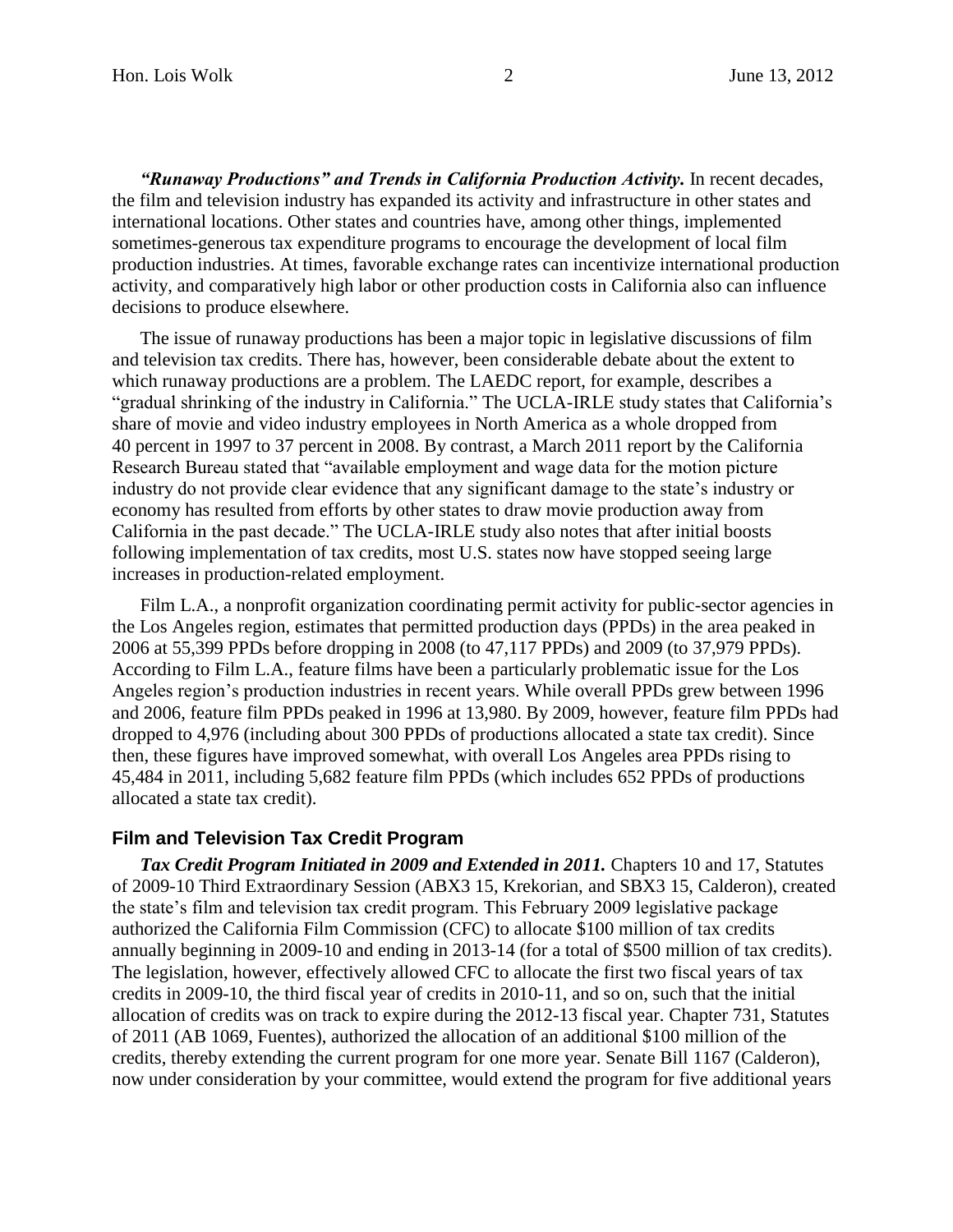by authorizing another \$500 million of credits over that period (equal to \$100 million per fiscal year).

*Income or Sales Tax Credits.* The tax credit program provides personal or corporate income tax credits—or, if taxpayers choose, credits applied against the state General Fund portion of the sales and use tax—based on "qualified expenditures" for qualified productions that are made in California. Qualified expenditures include crew and staff salaries and benefits, rental costs of facilities and equipment, and many production costs like construction, wardrobe, food, lodging, and lab processing. Non-qualified expenditures include wages paid to writers, directors, producers, and performers, as well as publicity expenses and federal payroll taxes.

The program provides tax credits equal to 20 percent or 25 percent of the qualified expenditures. Certain feature films, movies of the week, miniseries, and new television series licensed for original distribution on basic cable are eligible for a 20 percent credit. Television series that filmed all of their prior seasons outside of California or certain independent films are eligible for a 25 percent credit. The tax credits are nonrefundable and nontransferable, except that certain qualified independent productions are allowed to sell their tax credits. Because the program is capped at \$100 million of allocations per year, films with a production budget larger than \$75 million are excluded from the program.

*Various Types of Productions Ineligible.* In an attempt to focus the credit on the types of productions least susceptible to "running away" to other jurisdictions, various types of productions are excluded from eligibility altogether. Among the types of productions excluded from the credit are commercials, television pilots, news programs, music videos, talk shows, reality television, award shows, daytime dramas, sporting events, student films, animated shows, variety programs, and adult films.

*Credit Program Has Been Oversubscribed.* The CFC may only allocate \$100 million of tax credits each year but now receives between \$400 million and \$500 million of applications each year. Accordingly, since 2010-11, the commission has required that applications be completed and submitted by June 1, one month before the July 1 start of the fiscal year (when \$100 million of new allocations becomes available under current law). On July 1, the CFC conducts a random selection of applicants until the \$100 million is completely allocated. The remaining applicants are "waitlisted." Industry and CFC officials have stated that the limited supply of credits and the lottery calendar mean that productions that just happen to be proceeding on a calendar compatible with a July 1 lottery decision are more likely to apply for the credit. As a recent report by the Headway Project, an advocacy group, described it, "after the credits are allocated on July 1, California effectively has no film and TV tax credit program at all."

### **LAEDC Study**

*Studied Productions Receiving the First \$199 Million of Tax Credit Allocations.* The LAEDC study considers the economic impact of the first 77 productions approved in 2009-10 for tax credits totaling \$199 million. These include 33 productions with projected qualifying expenditures of \$10 million or more and 44 productions with qualifying expenditures of less than \$10 million. Most of these productions were feature films. In total, the 33 productions with over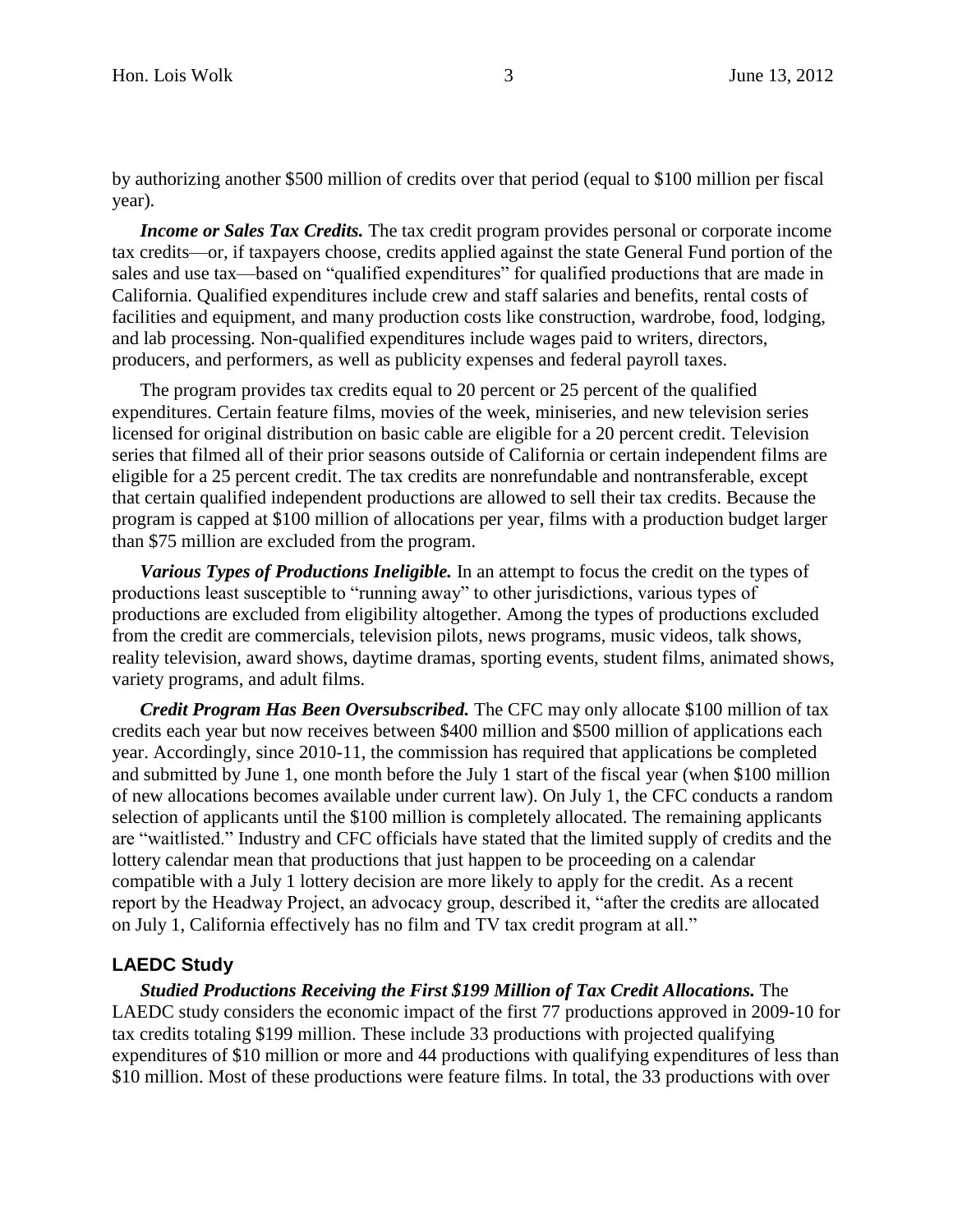\$10 million of qualifying expenditures were allocated tax credits valued at \$164 million (83 percent of the total).

*Projected Economic and Tax Benefits.* The LAEDC estimates that these productions generated direct, indirect, and induced economic output of \$3.8 billion and supported 20,040 jobs with labor income of \$1.4 billion. For every tax credit dollar, the LAEDC report concluded that at least \$1.13 in tax revenue would be returned to state and local governments—consisting of \$1.06 per tax credit dollar in initial economic impact and \$0.07 per tax credit dollar from ancillary production. (The study describes ancillary production as follow-on production spending facilitated by the local availability of talent, supplies, and services.)

The LAEDC report omits the economic and tax benefits of film-related tourism. Film-related tourism, for example, could include visitors who watched the film *Sideways* (which was produced before the tax credit was adopted) and were more likely to visit Santa Barbara wine country locations because they saw them in the film. The report states that the statewide economic effects of tourism related to credited films, although not quantifiable, may be significant and would add to the returns noted above.

*Assumptions Used by LAEDC Study.* Studies of the economic benefit of tax expenditures rely extensively on various assumptions. Among the key assumptions in the LAEDC study are the following:

- *Sample of Production Budgets*. The LAEDC researchers were able to obtain production budgets for 9 projects out of the 77 that received the first \$199 million of credits. These nine productions had combined tax credit allocations valued at \$41 million. Their production budgets totaled \$336 million (a budget-to-credit ratio of about 8-to-1), while estimated total economic output was \$847 million (an output-tocredit ratio of about 20-to-1) and total state and local tax liabilities were \$45 million (a tax liability-to-credit ratio of just over 1-to-1). The LAEDC study appears to have essentially extrapolated these 9 productions' results to the entire group of 77 tax credit recipients, with some adjustments.
- *Multiplier for Overall Economic Activity.* The study projected that the multiplier, or eventual increase in overall state economic activity resulting from the initial increase in film production spending, was about 2.5:1. This translates to an estimate that total film production expenses of around \$1.5 billion for the 77 projects resulted in total economic activity of \$3.8 billion in the state's economy. These estimates were derived using the IMPLAN input/output model, which has often been used in this type of study.
- *Assumes Films Would Have Been Produced Elsewhere but for the Credits.* The LAEDC study appears to adopt an assumption that the productions that qualified for tax incentives would not have been retained in California but for their receipt of the tax credits. The LAEDC researchers state that "the flight of productions to other states and nations in response to competing incentives give credibility to the assertion that the cost reductions made possible by California's tax credit are responsible for keeping those productions here."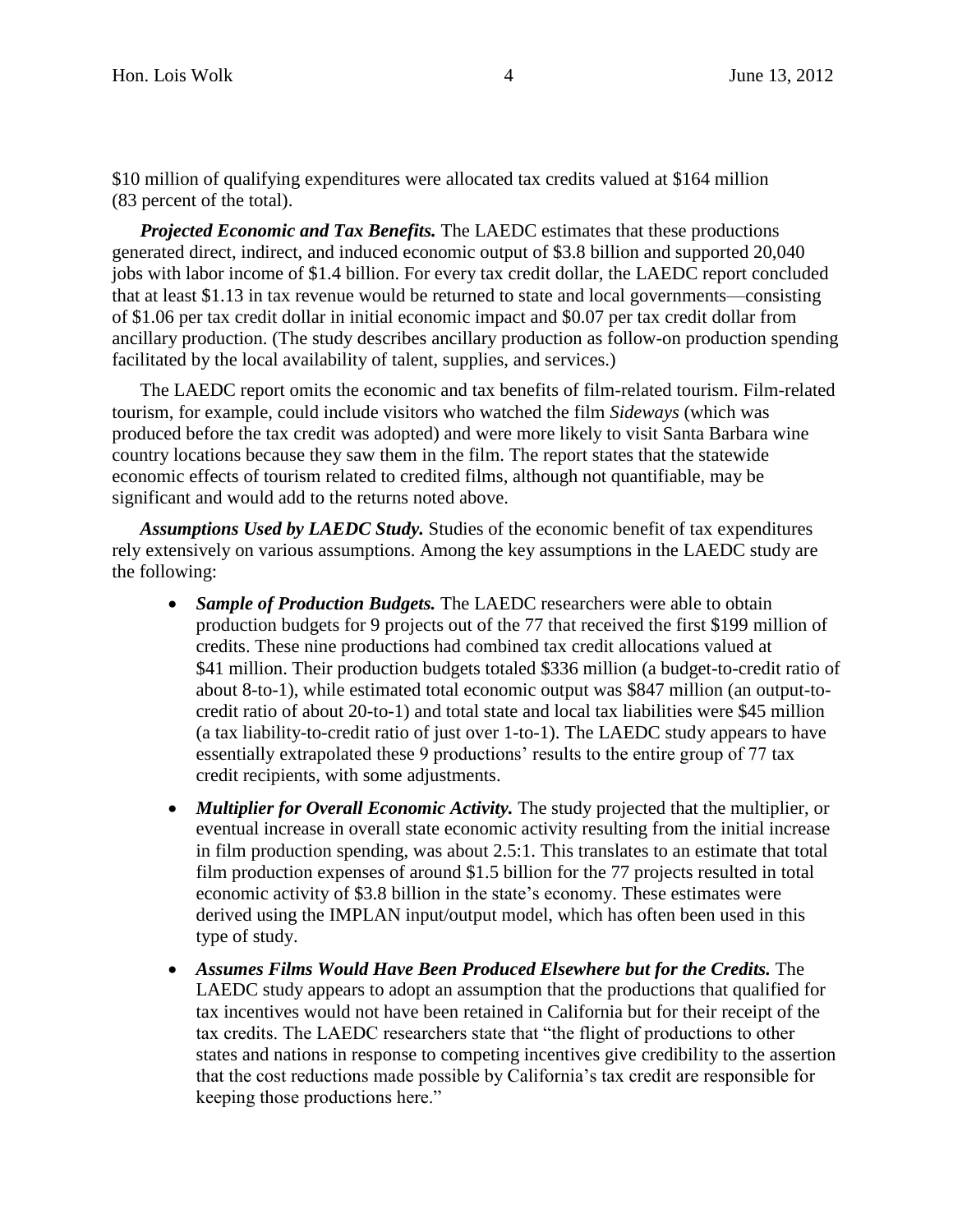# **UCLA-IRLE Review of LAEDC Study**

The UCLA-IRLE report included several sections, including one that reviewed the LAEDC study. The key conclusions of the UCLA-IRLE report with regard to the LAEDC study are as follows:

- *LAEDC Analysis Is Reasonable.* The UCLA-IRLE study found that the analysis presented by the LAEDC was reasonable. Specifically, the LAEDC's use of the IMPLAN model and its analyses concerning economic impact and job creation were found to be reasonable. The UCLA-IRLE researchers note that because some benefit from film-related tourism is unaccounted for in the LAEDC study, this would help compensate if the study overestimated other types of production benefits.
- *Sample of Nine Production Budgets Not Representative.* The UCLA-IRLE researchers found that the nine productions in the LAEDC sample were not representative of the rest of the tax credit recipients and this factor may have overstated the benefits of the tax credit program to some extent. The LAEDC researchers acknowledged this in their report and attempted to account for it, but the UCLA-IRLE researchers were unable to determine if they did so adequately. Moreover, the UCLA-IRLE researchers note their uncertainty concerning the origin and accuracy of the LAEDC report's figures for ancillary production benefits, such that these ancillary benefits may be overstated or understated.
- *Assumption That All Productions Without a Credit Would Leave "Is Not True."*  The UCLA-IRLE study concludes that "while many producers are swayed by the enticement of a tax credit in their production location decision making, the [LAEDC report's] assumption that all productions that do not receive a credit will leave the state and only productions that do receive a credit will stay, is not true." The UCLA-IRLE report noted that while many waitlisted productions that have lost the CFC's tax credit lotteries were never "green lit" or were unable to come up with funding to film, 14 of the waitlisted did begin filming. Of these 14 waitlisted productions, 5 filmed in California despite receiving no tax credit. These five productions had budgets totaling \$20 million and represented about 8 percent of the total estimated production budgets of waitlisted productions in the UCLA-IRLE sample. Using these figures, the UCLA-IRLE study makes a rough estimate that about 8 percent of tax credit production spending comes from productions that would film in California even with no tax incentive. Due to this adjustment, UCLA-IRLE researchers found that tax revenue returned to state and local governments likely totaled \$1.04 for every tax credit dollar, instead of the \$1.13 indicated in the LAEDC study. (The UCLA-IRLE report did not include adjustments for most other economic figures cited in the LAEDC report.)

### **LAO Comments**

*Assumptions Embedded in Methodology May Overstate Results.* Economic analyses of this type rely on extensive assumptions upon which all results are premised. The LAEDC's use of the IMPLAN model obscures many assumptions underlying its analysis. While noting IMPLAN is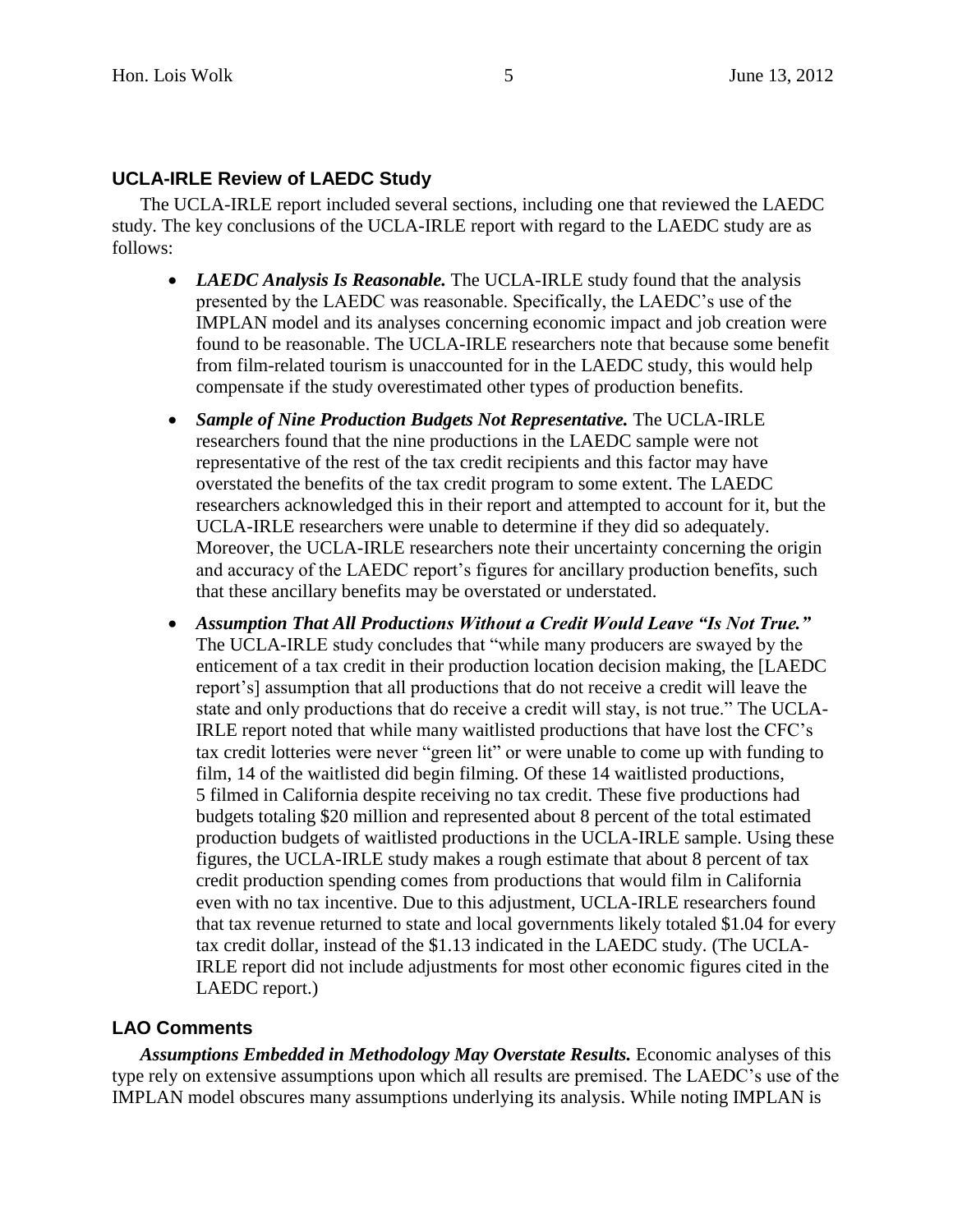respected among modelers, the UCLA-IRLE researchers write that neither they nor the LAEDC "has access to the exact assumptions" that went into the proprietary IMPLAN model.

Moreover, in a footnote, the UCLA-IRLE report states that the LAEDC study does not consider the "opportunity cost" of the state using tax credit money in this way—specifically, "spending on some other program, or programs [that] will be foregone" due to the state's budgeting of the credit funds. What would the return have been if a tax credit dollar was spent instead on an alternative public or private purpose? The lack of specific assumptions in this regard is a frequent problem with this type of study and may result in the net benefit of the tax credit being dramatically overstated.

*UCLA-IRLE Correctly Notes Some Productions Film Here Without Any Credit.* The UCLA-IRLE study is correct in noting the fact that some waitlisted productions proceeded anyway and were filmed in California without the credit. As the study states, it is difficult to ascertain with precision the exact proportion of spending by productions that would film in the state even without a tax incentive. The sample of waitlisted productions considered by UCLA-IRLE was very small. Better estimates may become available if the credit is extended and there continues to be an annual tax credit lottery (assuming that good data concerning waitlisted productions remains accessible). The UCLA-IRLE study noted that all of the waitlisted productions that filmed in California were independent films, which are likely to have smaller budgets than other productions. In the event that future studies consider these issues, it will be interesting to see if this trend continues.

*Productions Filmed in Other States Generate Economic Activity Here.* It is unclear the extent to which the LAEDC and UCLA-IRLE studies consider the fact that productions made in other states and countries often generate some economic activity here in California. Often when a production is made elsewhere, various specialized personnel are brought into those jurisdictions from California, and some categories of work on the project may occur in California even if principal production occurs elsewhere. These types of activities result in direct and indirect expenditures by production participants in the California economy. Thus, even when a production is outside California, some economic activity continues to be generated here. In general, this factor may result in the economic, employment, and tax *net* benefits from the credit program being overstated in the LAEDC and UCLA-IRLE reports. An exact estimate of these potential overstatements of the net benefit is not available.

*Studies Seem to Omit "Crowding Out" Effects.* The LAEDC and UCLA-IRLE studies—like many other studies of film incentives—do not seem to deal explicitly with crowding out effects in the state's economy. In this context, crowding out would occur when a production encouraged by the credit program to remain in California uses available staff and industry infrastructure that then are not available for use by other productions. Put another way, the films encouraged to remain in California by the credit tie up some workers and facilities that otherwise would be used in other productions. This could defer, reduce, or eliminate altogether the opportunity for those other productions to film here in California.

The crowding out effect would differ from year to year based on general employment trends and specific levels of capacity and activity in various specialized areas of the entertainment industry. For example, if a given part of the entertainment industry (say, a particular type of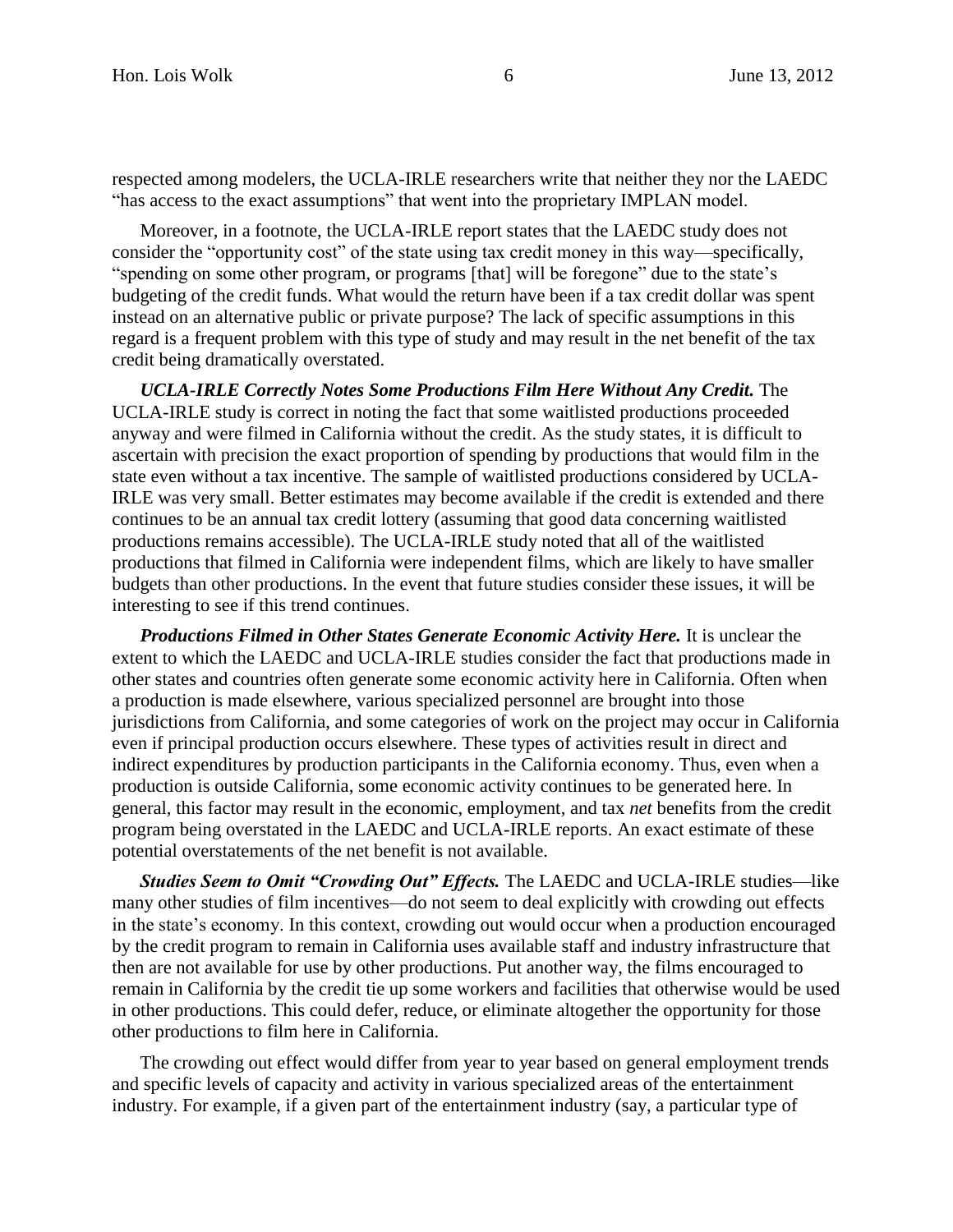special effects production) is particularly busy with projects, crowding out effects related to that aspect of the industry may be significant. By contrast, if there is a slump in demand for that type of special effects, there could be little or no crowding out effects from the credit. In general, crowding out probably would reduce the employment, tax, and economic net benefits of the tax credit program at least somewhat below the levels indicated in the LAEDC and UCLA-IRLE studies.

Exactly how much excess capacity (such as unoccupied specialized workers, unbooked facilities, and other issues) exists in particular parts of California's entertainment industry at any given time is difficult to measure. During our brief time reviewing these reports, we were unable to locate very good data concerning these matters. We suspect that in some years the crowding out effect would be close to zero, while in other years, it could be much more substantial.

*Tourism Related to the Credit Likely Not Significant.* As noted above, the tax credit-related economic effects of film-related tourism were omitted from the conclusions of the LAEDC and UCLA-IRLE studies. Such effects would be difficult to measure, would sometimes (based on the content of particular credited films) be positive, and could hypothetically be negative at times (based on negative perceptions of the state created by some films). It is difficult to assume, however, that the content of credited films would routinely be significant in terms of inducing film-related tourism to California.

*Net Credit Benefit Likely Much Less Than Reported.* Above, we have discussed five issues that could affect the results of the LAEDC and/or UCLA-IRLE studies:

- Unknown assumptions embedded in the LAEDC economic models and their failure to consider the benefits of alternative public or private uses of tax credit funds (which could result in the credit program having significantly *less* net benefit than shown in the studies).
- In-state film activity that would occur in California without any tax credit (which results in the credit program having *less* economic and tax net benefits than shown in the LAEDC study).
- In-state economic and employment activity resulting from out-of-state productions (which results in the credit program having *less* net benefit than shown in the studies).
- Crowding out effects (which result in the credit program having *less* net benefit than shown in the studies in at least some years).
- Effects of film-related tourism (which would likely not result in significant changes in net benefits in most years).

While the total effects of these issues are impossible to quantify, their combined effects are likely to be negative in any given fiscal year—that is, resulting in the net benefit of the credit program being less than shown in both the LAEDC and UCLA-IRLE studies.

Given the conclusion that the net benefit of the credit program is likely less than shown in the LAEDC study, the LAEDC's finding that the output-to-credit ratio was about 20-to-1 is likely overstated, as is its estimate of job gains resulting from the credit program. Moreover, given that